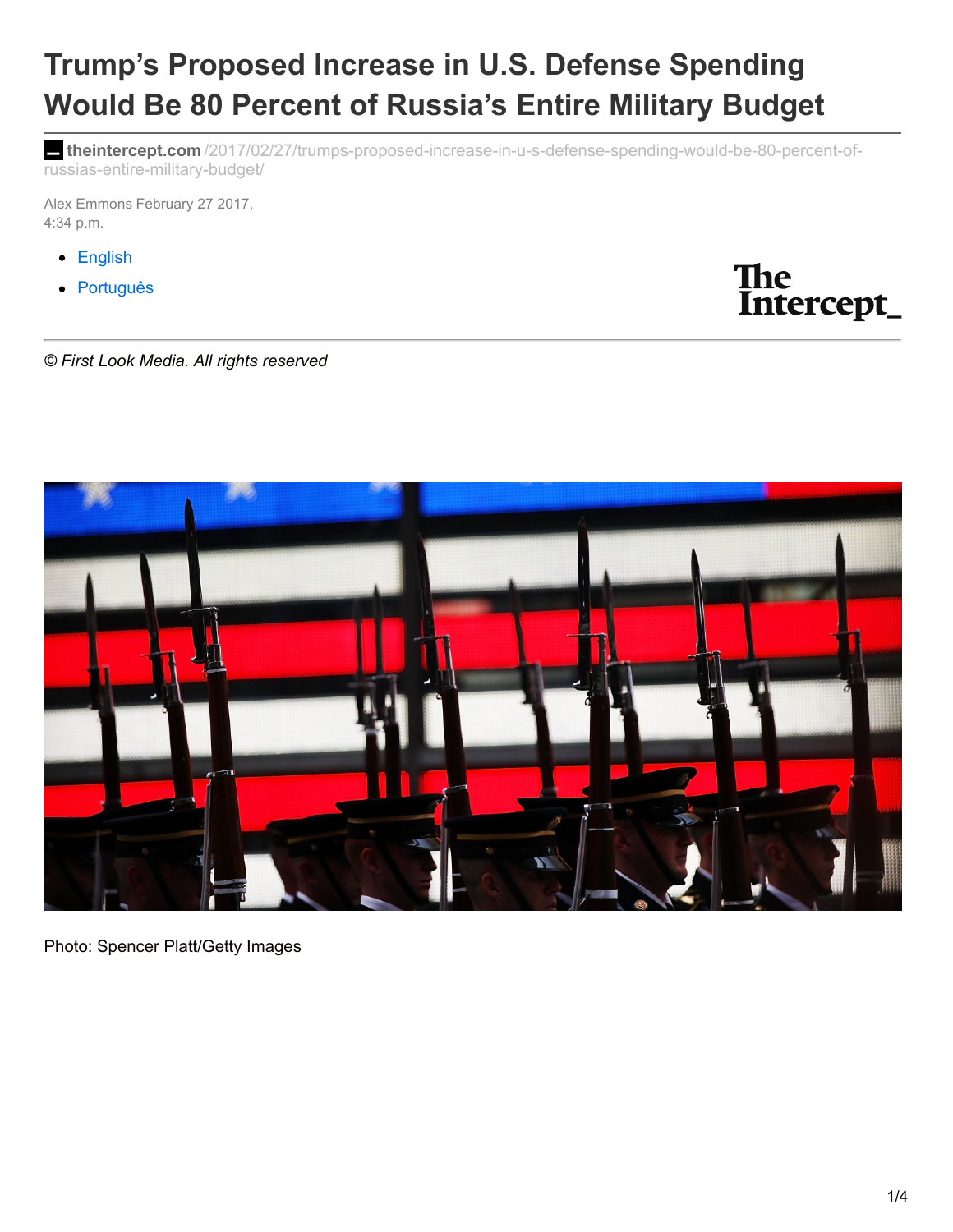

The U.S. government already spends \$600 billion dollars a year on its military — more [money](http://books.sipri.org/files/FS/SIPRIFS1604.pdf) than the next seven biggest spenders combined, including China and Russia.

On Monday, the White [House](https://www.nytimes.com/2017/02/27/us/politics/trump-budget-military.html) said it would request \$54 billion more in military spending for next year. That increase alone is roughly the size of the entire annual military budget of the United Kingdom, the fifth-largest spending country, and it's more than 80 percent of Russia's entire [military](http://books.sipri.org/files/FS/SIPRIFS1604.pdf) budget in 2015.

If Congress were to follow Trump's blueprint, the U.S. military budget could account for nearly 40 percent of global military spending next year. The U.S. would be outspending Russia by a margin of greater than 9 to 1.

At a [meeting](http://www.cnn.com/2017/02/27/politics/trump-budget-proposal/) of U.S. governors on Monday, Trump described his forthcoming budget proposal as "a public safety and national security budget."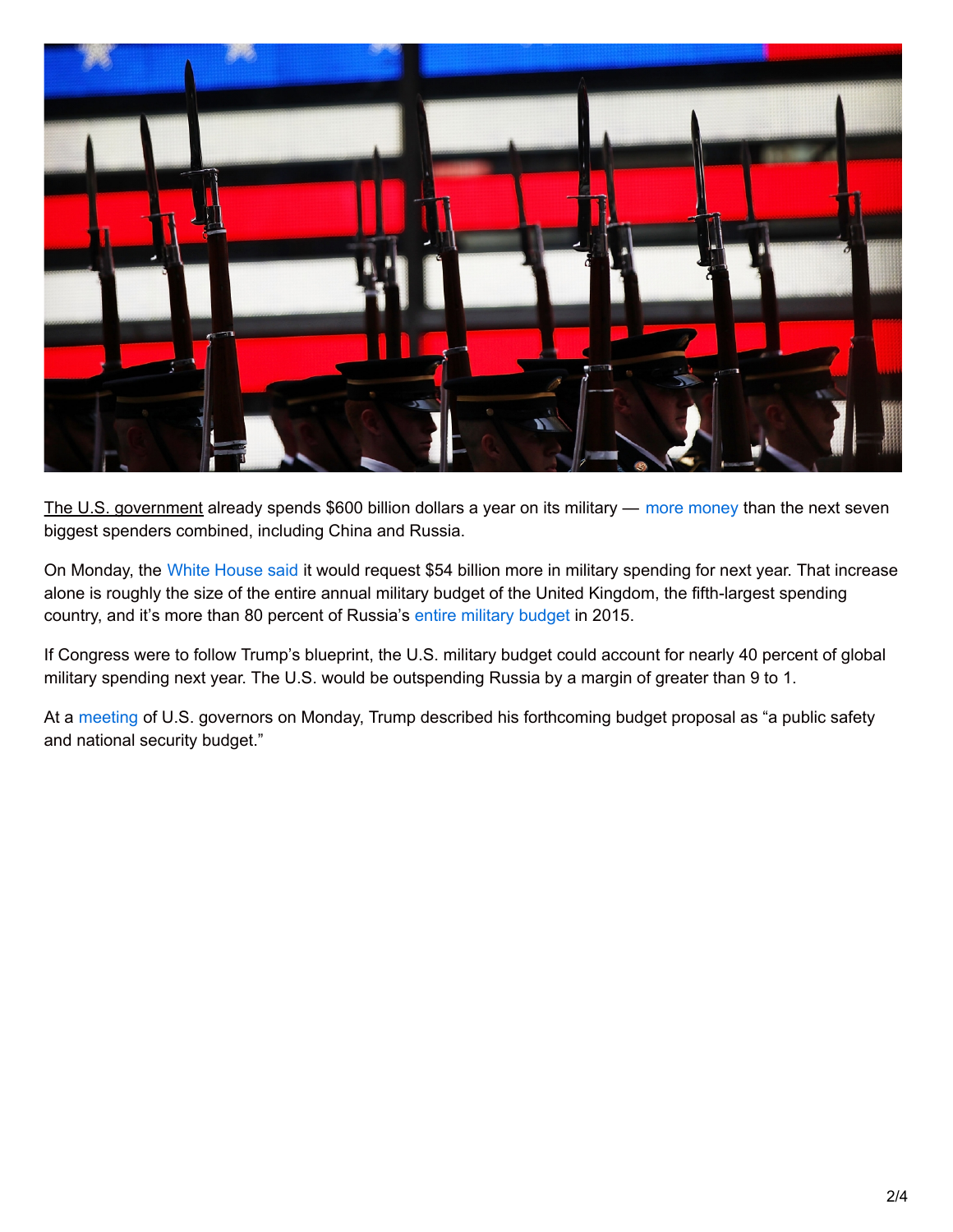

The share of world military expenditure of the 15 states with the highest expenditure in 2015.

Graphic: SIRPI

U.S. military spending has been at permanent wartime levels since the 2001 terror attacks, despite the significant drawdowns in Afghanistan and Iraq under President Obama. Spending has declined since the wars were at their peak in 2010, but U.S. military spending in 2015 remains at 190 percent of what it was before 9/11, according to [data](http://books.sipri.org/files/FS/SIPRIFS1604.pdf) from the Stockholm International Peace Research Institute, or SIPRI, a leading tracker of weapons and defense spending.

Throughout his campaign, Trump criticized bloated weapons contracts and the overall cost of wars in the Middle East. But he also promised to make the military "strong again," pledging to build 70 new warships and increase the number of troops in the Army to the same high levels as during the wars in Afghanistan and Iraq.

Trump has also called for the U.S. to "greatly expand" its nuclear weapons capabilities, signaling a potential willingness to expand a \$1 trillion modernization effort Obama started that was already widely [criticized](https://theintercept.com/2016/02/23/obamas-new-rationale-for-1-trillion-nuclear-program-augurs-a-new-arms-race-with-russia/) by budget critics as unaffordable.